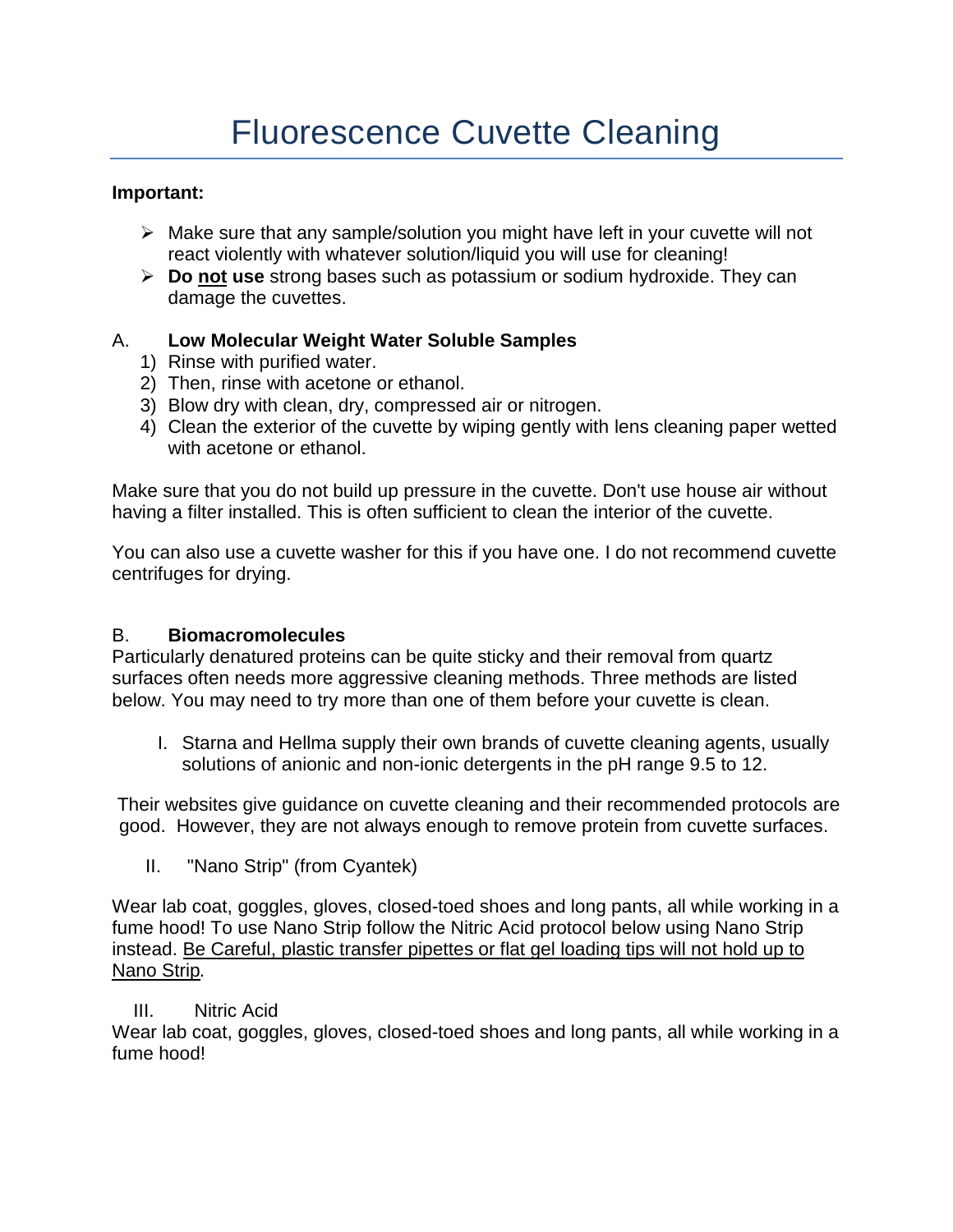- After use, take the cuvette from the holder and remove as much of the sample as possible using a fine-tipped disposable transfer pipette or a gel loading tip for micro-cuvettes.
- Rinse four or five times with either buffer or purified water (a buffer rinse is used for samples with proteins that precipitate in purified water). If a buffer rinse is used, it should be followed by further rinsing with purified water.
- Rinse several times with acetone or ethanol, then blow dry thoroughly with clean dry compressed air or nitrogen.

#### **Note:**

You can also use a cuvette washer for this if you have one. I do not recommend cuvette centrifuges for drying.

It is particularly important that the cuvette is completely dry before the next step. If it is not, heat from mixing acid with water or ethanol might damage the cuvette! Continue with either the clear cuvette or black antireflective coating cuvette steps below.

**Clear Cuvettes** (no black coating on the outside)

• Immerse in concentrated nitric acid, making sure that the air in the cuvette is fully displaced with the acid.

#### Caution:

Make sure that the vessel containing the acid is clearly marked with its contents and is stored in a safe place. Make sure that the cuvette does not get damaged while moving the vessel around.

- Allow cuvette to soak for 10 minutes to 30 min (or overnight with 2 M nitric acid or if using Nano-Strip soak 30 min).
- Over a drip tray, carefully remove the cuvette from the acid using stainless steel tweezers, gripping the cuvette lightly by the neck, not by the optical surfaces.
- Using a fine-tipped disposable transfer pipette or gel loading tips, carefully remove as much of the acid as possible from the cuvette. (Again Nano-strip is not compatible with plastic pipettes)
- Carefully rinse the cuvette with purified water several times.
- After at least 7 rinses, measure a fluorescence spectrum of the water filled cuvette to prove that it is clean using the parameters you would use for measuring the sample from which the contaminations came from.
- Rinse the clean cuvette with acetone or ethanol and dry it.
- Clean the exterior of the cuvette by wiping gently with lens cleaning paper wetted with acetone or ethanol. Check that the cuvette is clean by holding it up to the light. There should be no visible contamination or smears.
- If it is not needed immediately, store the cuvette in a clean, dry environment.